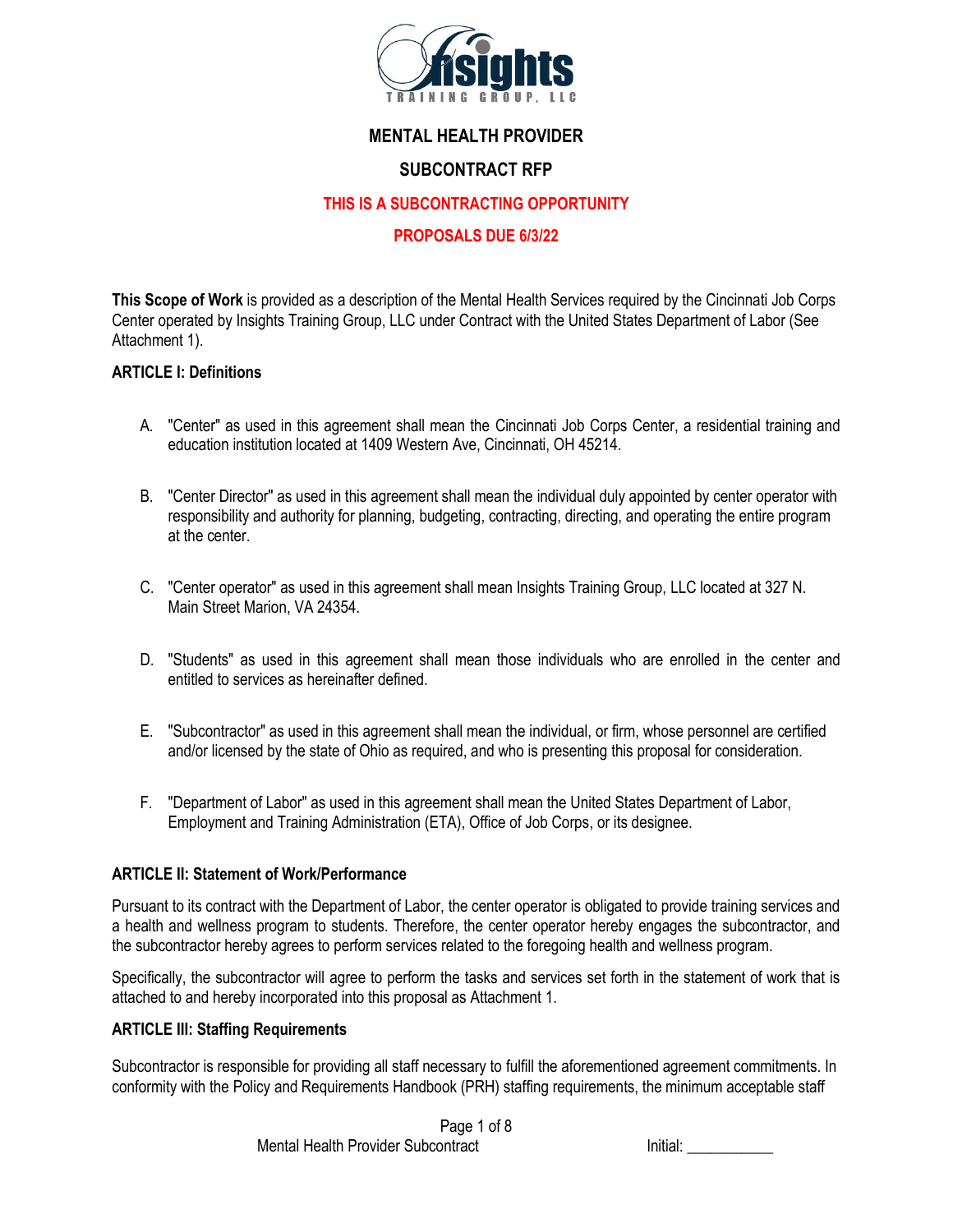shall be one (1) Mental Health Consultant for forty-one (41) hours per week, 52 weeks per year This contract is for the period starting June 1st through May 31st of each contract year.

The Center Director shall have the right to request removal and replacement of any staff assigned by the subcontractor as set forth herein. Subcontractor agrees to comply with any such request and the staff member may be replaced by the subcontractor as soon as practical at no cost to the center. "Staff" for the purpose of this article shall mean and include professional and nonprofessional employees of the subcontractor.

The subcontractor shall identify one health professional to assume the responsibilities of the center mental health consultant. In addition to the direct health services that shall be provided at the center, the center health consultant shall oversee the development, implementation, and monitoring of the total center mental health and wellness program, which is subject to the approval of the Center Director.

## **ARTICLE IV: Period of Performance**

Standard facility contract year runs from June 1<sup>st</sup> to May  $31st$  of the following year. The parties mutually agree that this agreement shall be in effect from the point when an award notification is provided to the subcontractor by the Center's purchasing agent. The agreement also includes the possibility of 12-month extensions as approved.

## **ARTICLE V: Compensation/Payment/Limitation**

## **A. Compensation**

Remuneration for services will be proposed at a dollars-per-hour rate for:

CJCC 2022 CONTRACT YEAR (June 1, 2022 through May 31, 2023) or whatever the remaining balance of the contract year shall be. This also includes any continuation of services as approved with the inclusion of optional year extensions if any are available.

## **B. Payment**

Payment shall be made within thirty (30) days of receipt by the center operator of an acceptable invoice.

## **ARTICLE VI: Indemnification and Insurance**

The subcontractor does hereby agree to indemnify and hold harmless the center; the center operator; the Department of Labor and their officers, agents, and employees from any claim, action, lawsuit or liability for injury or damage to any person or property arising out of performance of this agreement. The subcontractor is required to maintain a current professional liability policy with a limit of at least \$1,000,000 per claim, \$3,000,000 annual aggregate.

## **ARTICLE VII: Independent Contractor**

This agreement is not intended by the parties to constitute or create a joint venture, partnership, formal business organization of any kind, or employer/employee relationship between the parties, and the rights and obligations of all parties shall be only those expressly set forth herein. Neither party shall have authority to bind the other except to the extent authorized herein. The parties to this agreement shall remain as independent contractors at all times, and neither party shall act as the agent for the other.

Subcontractor shall secure and keep current, at its own expense, all licenses and other certifications required by law or otherwise necessary to fulfill the statement of work. Subcontractor shall be solely and exclusively liable to third parties for all costs incurred by the subcontractor and for all claims of damage against the subcontractor arising out of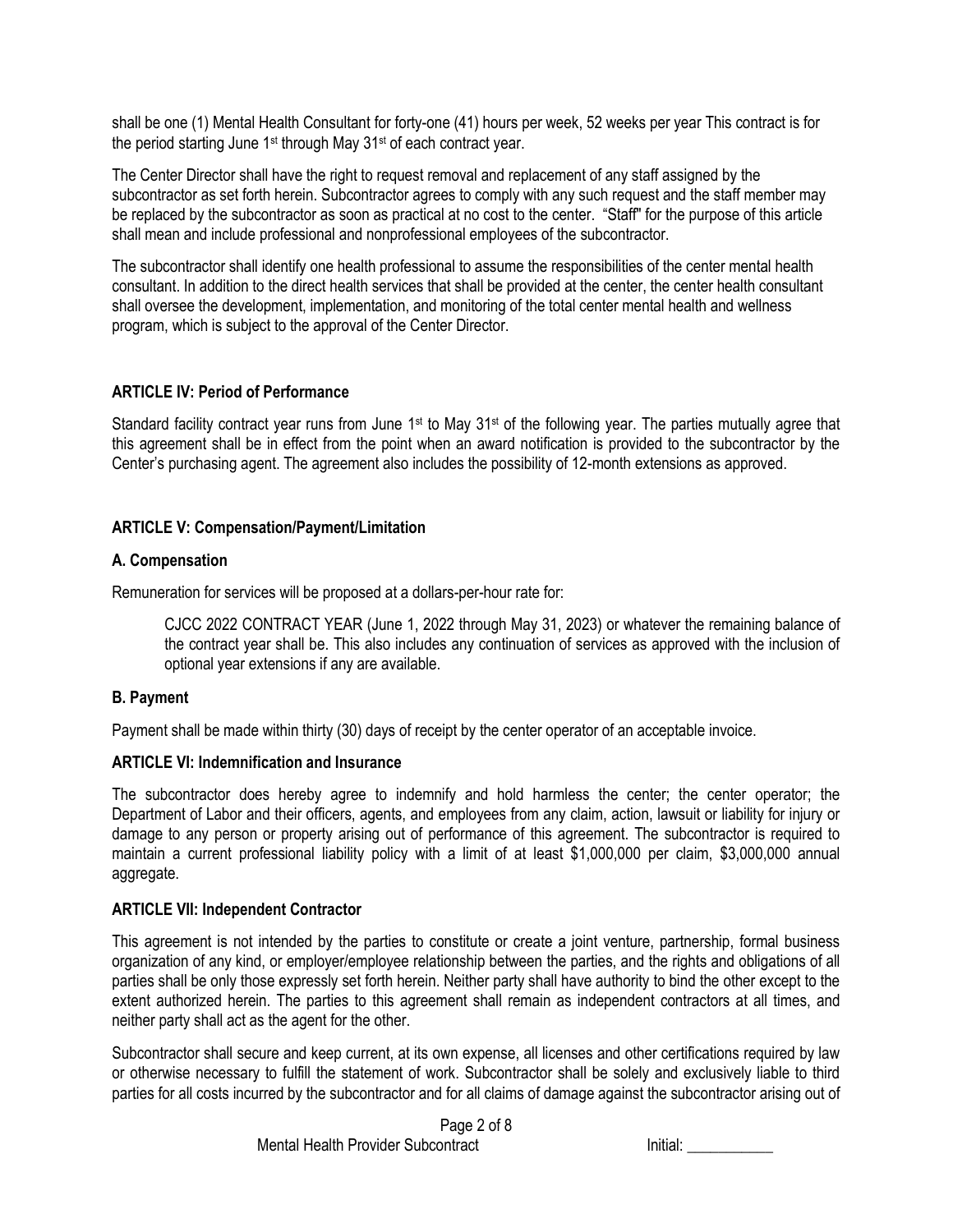or based on subcontractor's performance of this agreement, and is responsible for maintaining proper insurance, at the subcontractor's sole expense, to cover any and all such contingencies. Subcontractor shall also assume full responsibility for payment of any and all federal, state, and local taxes or contributions imposed or required under unemployment insurance, social security, and income tax laws, with respect to subcontractor's performance under this agreement.

## **ARTICLE VIII: Termination of Agreement**

This proposed agreement may be terminated by the center operator, or subcontractor upon thirty (30) days written notice. The notice shall be effective on the same date as duly posted in the United States mail, certified, addressed and postage paid. The notice shall be sent to the affected parties at:

| To the Center:          | Cincinnati Job Corp Center   |
|-------------------------|------------------------------|
|                         | Attn: Center Director        |
|                         | 1409 Western Ave             |
|                         | Cincinnati, OH 45214-2041    |
|                         |                              |
| To the Center Operator: | Insights Training Group, LLC |
|                         | 327 N. Main Street           |
|                         | Marion, VA 24354             |
|                         |                              |
| To Subcontractor:       |                              |
|                         |                              |
|                         |                              |

The center operator also reserves the right to terminate this agreement, in whole or in part, with or without notice.

## *ARTICLE IX: General Provisions*

The parties agree that the following provisions are applicable to this agreement:

A. That the subcontractor agrees to perform its services in accordance with professional standards and policies, procedures, and guidelines as may be established, from time to time, by the Department of Labor and/or the center operator. The subcontractor further agrees and acknowledges that the Department of Labor and the center operator reserve the right to change, modify, alter, and revoke the said policies, procedures, and guidelines.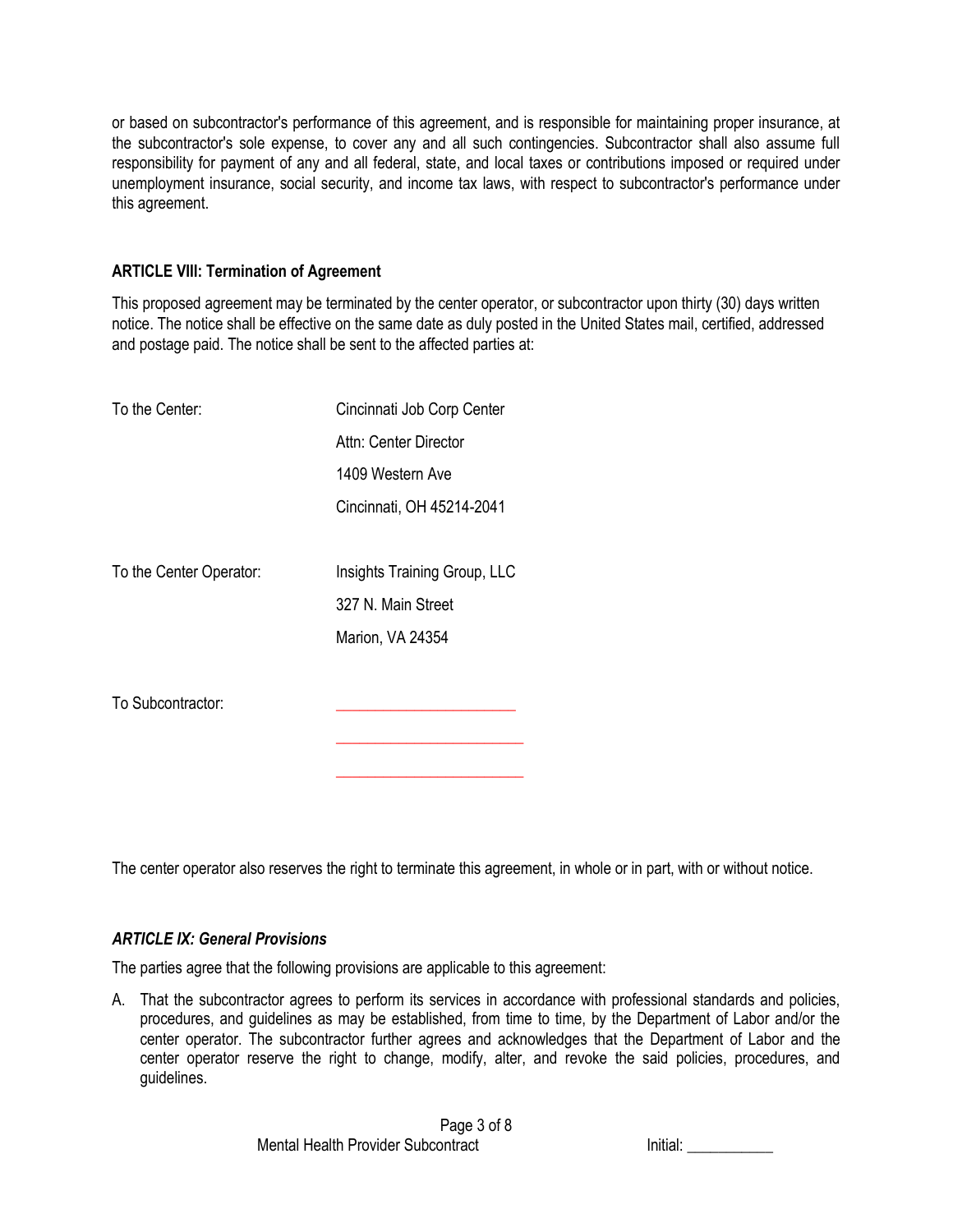- B. That no services under this agreement shall be delegated or subcontracted without the express written permission of the center operator.
- C. That the center operator may at any time, by written order, make reasonable requests for amendments and additions, within the general scope of this agreement, in the definition of services and tasks to be performed, the time, and the place of performance thereof.
- D. That the subcontractor shall maintain confidential health records on each student. These records shall be maintained in accordance with all Department of Labor and Job Corps standards and shall be the property of the Department of Labor.
- E. That the subcontractor shall make no public statements with respect to this agreement or its work there under and shall issue no public statements or advertising or conduct research related thereto without the prior written approval of the Center Director.
- F. That the subcontractor shall provide the center operator with current copies of professional licenses and insurance certificates.
- G. That it is understood and agreed that the services provided by subcontractor are subject to monitoring and review by the Department of Labor.
- H. That this agreement is subject to the terms and conditions of the center operator's prime contract and certain provisions contained therein may be applicable to subcontractor. It is hereby understood and agreed that the provisions set forth in Attachment 2, if any, are hereby incorporated into this proposed agreement by reference and shall have the same force and effect as though set out in full text herein.
- I. The agreement shall be construed and enforced in accordance with the laws of the state of Ohio.
- J. If any term or provision of this agreement is held to be illegal, invalid, void, and/or unenforceable, for any reason, such term or provision shall be fully severable; this agreement shall be construed and enforced as if such illegal, invalid, void, and/or unenforceable term or provision had never comprised a part of this agreement; and the remaining terms and provisions of this agreement shall remain in full force and effect.
- K. This agreement can only be modified in writing executed by each of the parties or their authorized agents.
- L. This writing is intended by the parties to be the final expression of their agreement and is a complete and exclusive statement of its terms, and all communications, negotiations, considerations, and representations, whether written or oral, between the parties with respect to the subject matter of this agreement are incorporated. Other than as specifically set forth in this agreement, no representations, understandings, and/or agreements have been made or relied upon in the making of this agreement.
- M. Evaluation of Award: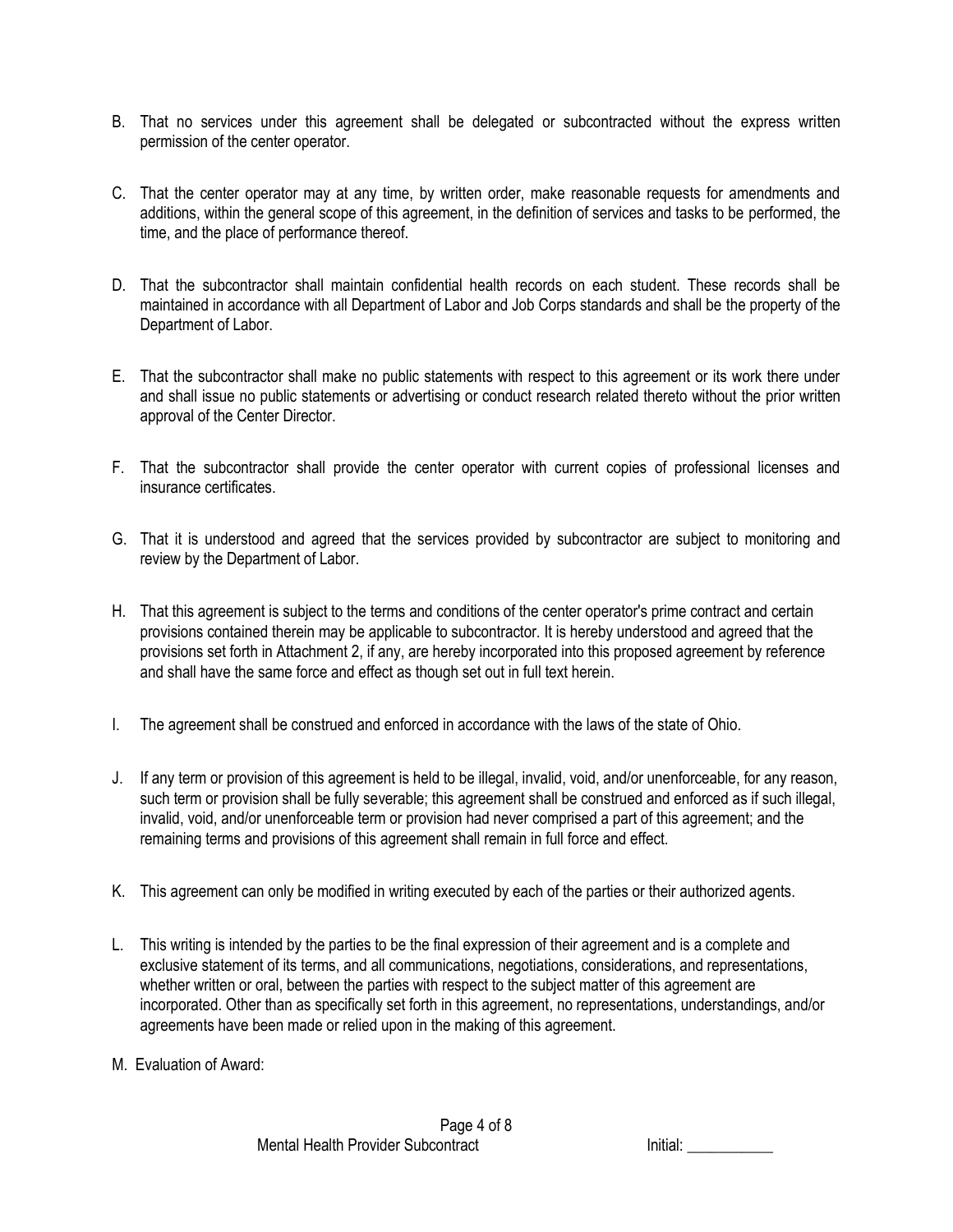Insights Training Group, LLC anticipates the award of a single contract as a result of this solicitation to the responsible offeror whose proposal is responsive to the solicitation and is determined to be the best value. Selection of the best value is determined through the process of evaluating strengths and weaknesses of each offeror's proposal in accordance with the evaluation criteria stated herein.

In determining the best value, credentials are more important than past performance. Credentials and past performance combined are more important than cost. Insights Training Group LLC is more concerned with obtaining a proposal demonstrating superior credentialing and past performance than making an award at the lowest evaluated cost. Thus, the closer or more similar in merit that the offeror's credentials and past performance are evaluated to be the more likely the evaluated cost may be the determining factor in selection for award. However, Insights Training Group, LLC will not make an award at a premium in cost that it considers disproportionate to the benefits associated with the evaluated superiority of the offeror's credentials and past performance.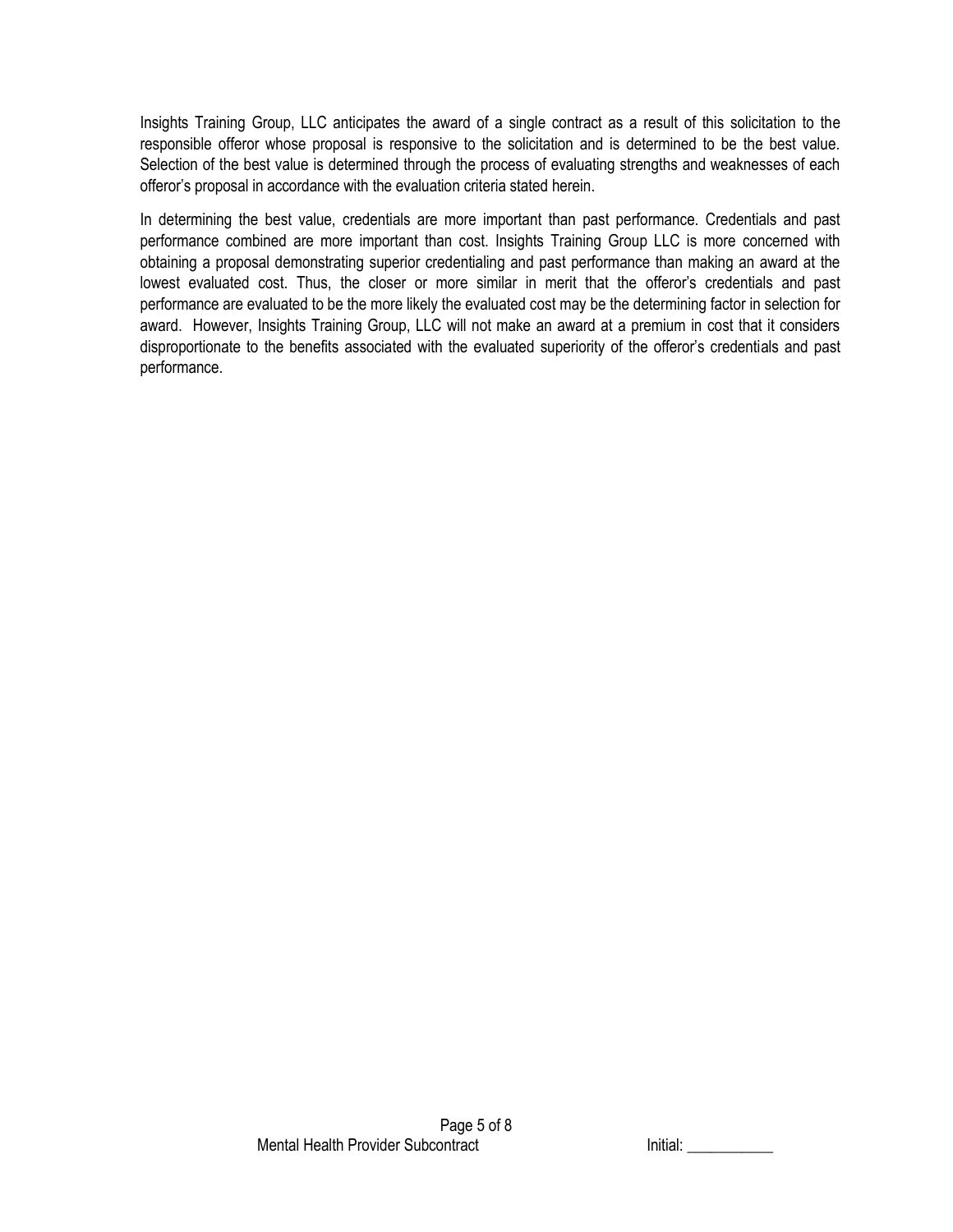## **Attachment 1**

## **MENTAL HEALTH CONSULTANT**

#### **STATEMENT OF WORK**

The role of the Center's Mental Health Consultant is to provide mental health services to the students that will include but will not be limited to those health services specified in the Department of Labor, Job Corps Regulations (Title 20, Code of Federal Regulations, 628), Job Corps Policy and Requirements Handbook, Chapter 2 Section 2.3, Job Corps Health Program Guide, TAG 6-D2.3 and other Job Corps Health Directives.

Subcontractor shall provide mental health services for students, including but not limited to:

- 1. Assessments and recommendations for Job Corps applicants.
- 2. Assessment and possible diagnosis, to include:
	- Review Social Intake Form (SIF) or intake assessment performed by counseling staff of students who indicate mental health history current mental health problems, or who request to see the center mental health consultant within 1 week of arrival.
- Mental health assessments with recommendations for referred students.
- 3. Mental health promotion and education, to include:
	- Minimum of a 1-hour presentation on mental health promotion for all new students during the Career Preparation Period with an emphasis on employability.
	- At least one annual center-wide mental health promotion and education activity.
	- Clinical consultation with Center Director, management staff and health and wellness manager regarding mental health related promotions and education efforts for students and staff.
	- Coordination with other departments/programs on center to develop integrated promotion and education services.
- 4. Treatment to include:
	- Short term counseling with mental health checks as needed. The focus of these sessions should be in retention and behaviors that represent employability barriers.
	- Collaboration with Trainee Employee Assistance Program (TEAP) Specialists in the short-term counseling for students with co-occurring conditions of mental health and substance use.
	- Collaboration with center physician and health and wellness staff on psychotropic medication monitoring of stable students, with the advice of consulting psychiatrist, if appropriate.
	- Collaboration with counseling staff in developing and/or leading psycho-educational skill building groups to promote (e.g., relaxation training, anger management, mood regulation, assertiveness skills, handling relationships, sleep, hygiene, etc.).
	- Information exchange through regular case conferences between the center mental health consultant, counselors and other appropriate staff members based on individual student needs.
	- Crisis intervention, as needed
	- Referral to off-center mental health professionals or agencies.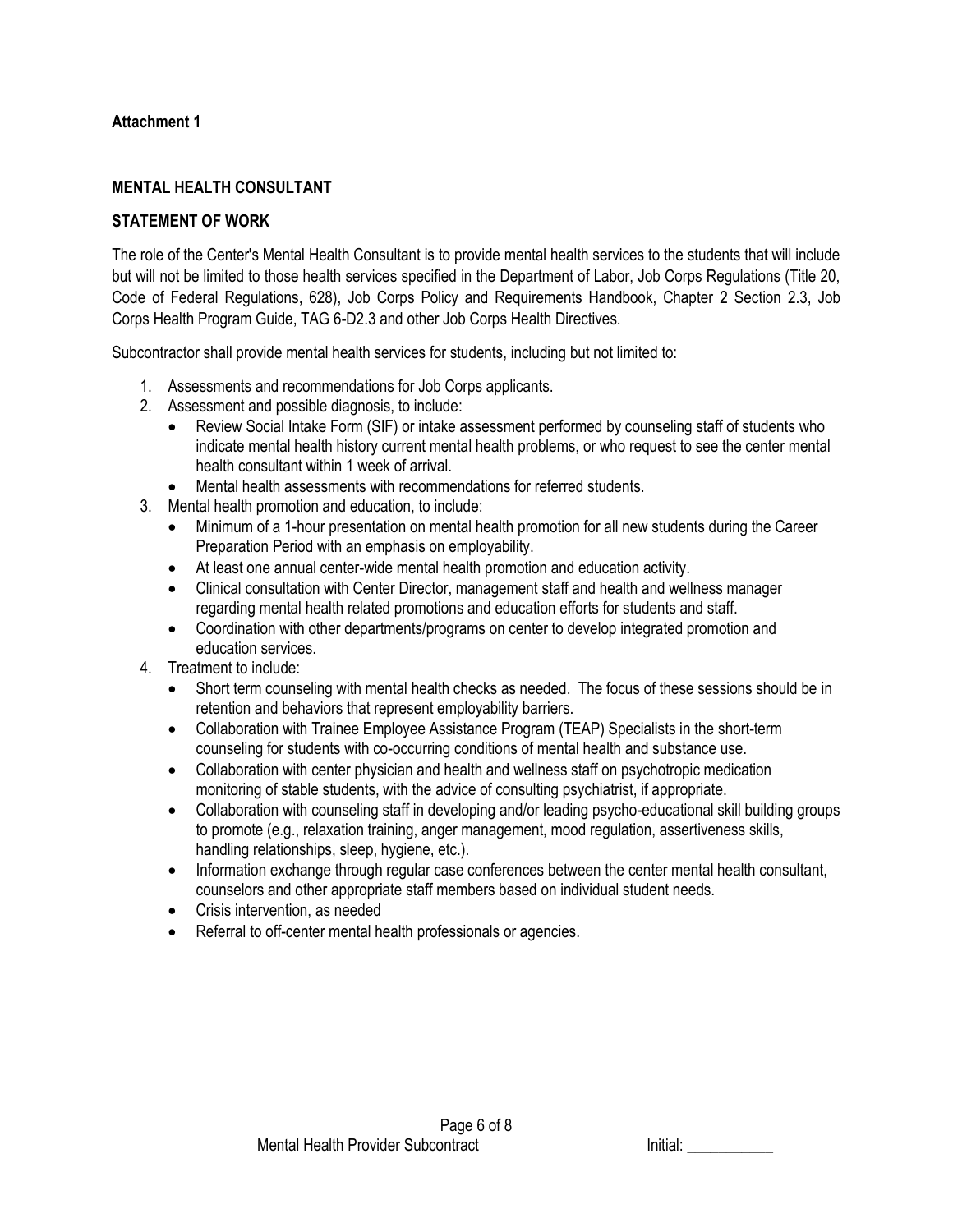# **Attachment 2**

Insights Training Group, LLC Terms and Conditions can be found at [www.insightsllc.net.](http://www.insightsllc.net/)